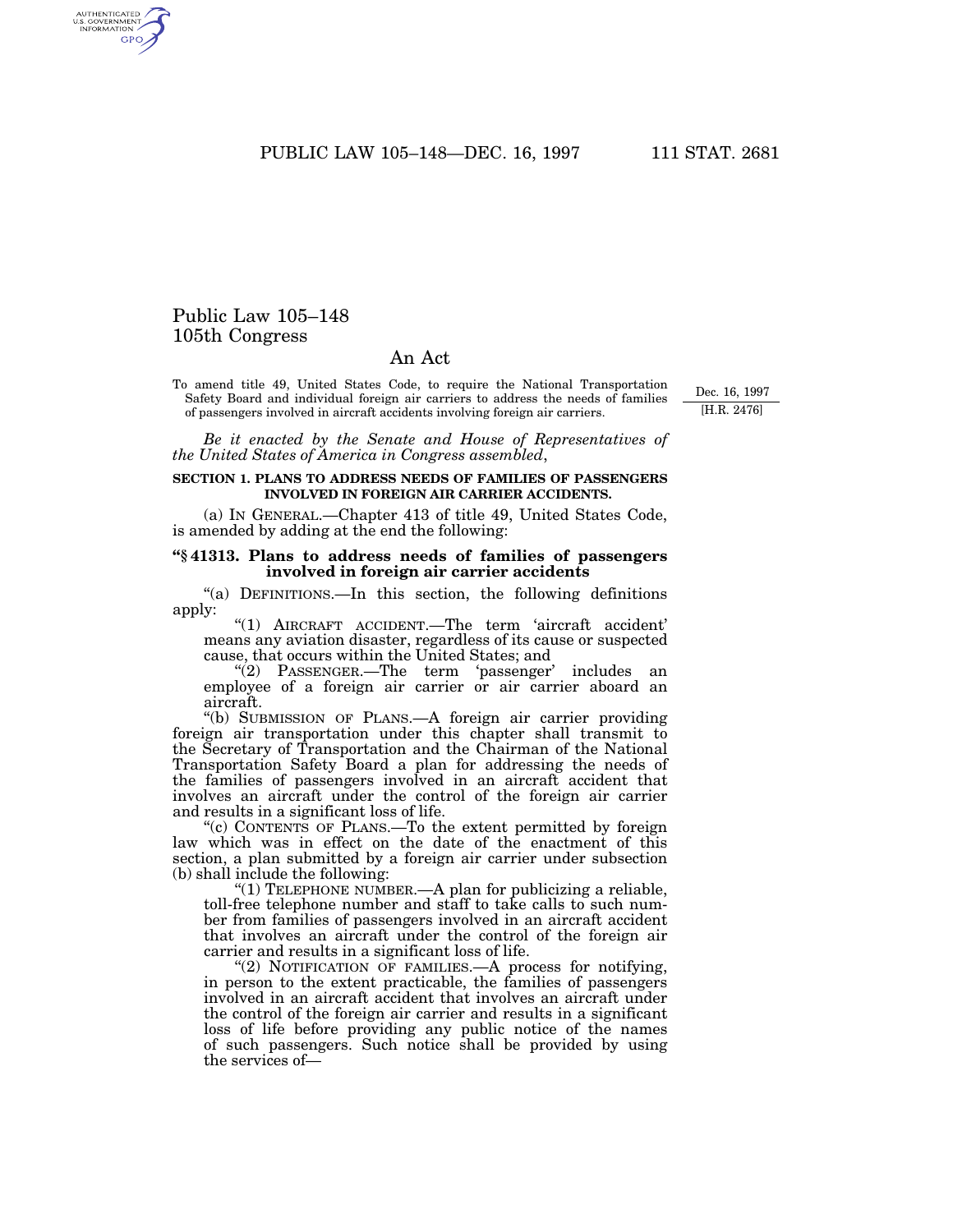''(A) the organization designated for the accident under section  $1136(a)(2)$ ; or

''(B) other suitably trained individuals.

''(3) NOTICE PROVIDED AS SOON AS POSSIBLE.—An assurance that the notice required by paragraph (2) shall be provided as soon as practicable after the foreign air carrier has verified the identity of a passenger on the foreign aircraft, whether or not the names of all of the passengers have been verified.

"(4) LIST OF PASSENGERS.—An assurance that the foreign air carrier shall provide, immediately upon request, and update a list (based on the best available information at the time of the request) of the names of the passengers aboard the aircraft (whether or not such names have been verified), to—

''(A) the director of family support services designated for the accident under section  $1136(a)(1)$ ; and

''(B) the organization designated for the accident under section  $1136(a)(2)$ .

''(5) CONSULTATION REGARDING DISPOSITION OF REMAINS AND EFFECTS.—An assurance that the family of each passenger will be consulted about the disposition of any remains and personal effects of the passenger that are within the control of the foreign air carrier.

''(6) RETURN OF POSSESSIONS.—An assurance that, if requested by the family of a passenger, any possession (regardless of its condition) of that passenger that is within the control of the foreign air carrier will be returned to the family unless the possession is needed for the accident investigation or a criminal investigation.

''(7) UNCLAIMED POSSESSIONS RETAINED.—An assurance that any unclaimed possession of a passenger within the control of the foreign air carrier will be retained by the foreign air carrier for not less than 18 months after the date of the accident.

''(8) MONUMENTS.—An assurance that the family of each passenger will be consulted about construction by the foreign air carrier of any monument to the passengers built in the United States, including any inscription on the monument.

''(9) EQUAL TREATMENT OF PASSENGERS.—An assurance that the treatment of the families of nonrevenue passengers will be the same as the treatment of the families of revenue passengers.

 $(10)$  SERVICE AND ASSISTANCE TO FAMILIES OF PASSEN-GERS.—An assurance that the foreign air carrier will work with any organization designated under section  $1136(a)(2)$  on an ongoing basis to ensure that families of passengers receive an appropriate level of services and assistance following an accident.

"(11) COMPENSATION TO SERVICE ORGANIZATIONS.—An assurance that the foreign air carrier will provide reasonable compensation to any organization designated under section  $113\hat{6}$ (a)(2) for services and assistance provided by the organization.

" $(12)$  TRAVEL AND CARE EXPENSES.—An assurance that the foreign air carrier will assist the family of any passenger in traveling to the location of the accident and provide for the physical care of the family while the family is staying at such location.